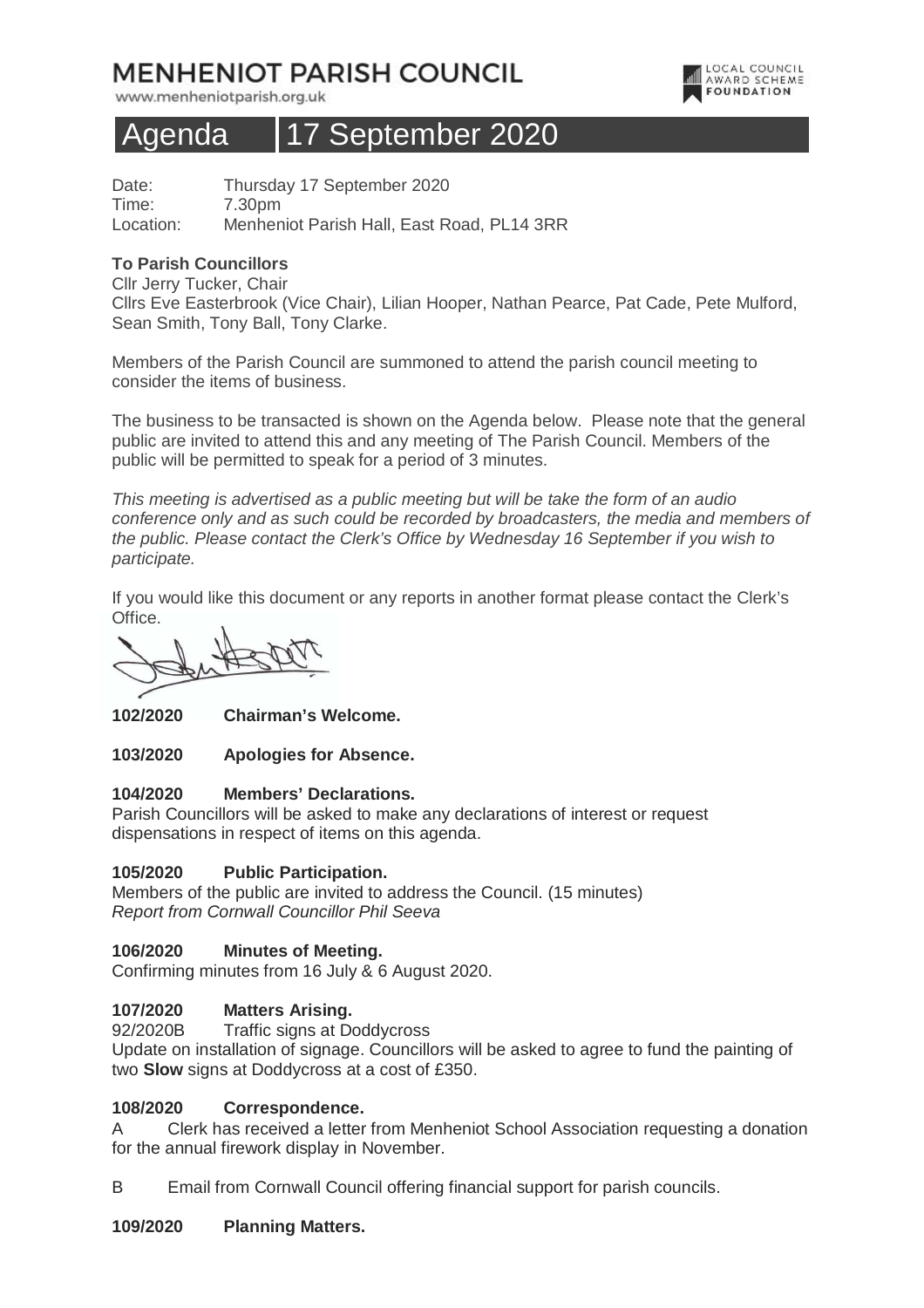A To agree the parish council's response to Cornwall Council consultations on new planning applications received before the agenda was finalised.

## Ref: PA20/06218

Location: The Carthouse Menheniot Liskeard Cornwall PL14 3QT Proposal: Construction of outbuilding within residential curtilage to contain garage to ground floor and home office to roof space available atop.

#### Ref: PA20/03749

Location: The Barn Blackadon Farm Horningtops Liskeard Cornwall PL14 3PU Proposal: Retrospective application for replacement agricultural building.

#### Ref: PA20/06058

Proposal Alternative proposal for a dwelling on same footprint as approval PA19/00896 Location Land Near Scawns House Menheniot Cornwall

#### Ref PA20/07044

Proposal Conversion of a former Methodist Chapel to a three bedroom house with a two bedroom annexe.

Location Menheniot Methodist Church East Road Menheniot Liskeard

B Any applications received by Cornwall Council by the time of the meeting. Information only. None received.

C Planning applications approved by Cornwall Council.

PA20/04452

Location: 13 Kingswood Estate Merrymeet PL14 3LR

Proposal: Install pitched roof and double width door to existing double garage.

Remove stone cladding to front elevation and render. Extend driveway to front and side of garage. Install Upvc windows and composite front door to replace existing. Remove lean-to on West Elevation and upgrade conservatory construction.

#### PA19/06926

Applicant: Kennard

Proposal: Additional hotel accommodation in the form of an annexe block with alterations to car park and associated works (including installation of air-conditioning plant compound) and small reconfiguration of main hotel.

Location: Premier Inn Haviland Road Liskeard Cornwall PL14 3FG

PA20/05046

Applicant: Mr And Mrs P And L Griffiths Location: Skiber-Leti Trenant Farm Menheniot Liskeard Cornwall Proposal: Erection of garage/workshop

D Planning applications refused by Cornwall Council or withdrawn by the applicant. Information only. None refused.

E Request for permission to carry out works at 14 Bowling Green. Update on building works being carried out at resident's property.

## **110/2020 Financial Matters.**

A Accounts for Payment – Schedule 2020/21 - Members are to consider the payment schedule and agree payment.

| <b>Date</b> | Payee            | <b>Description</b> | Pay        |          |
|-------------|------------------|--------------------|------------|----------|
| 21/09/2020  | <b>Easy Gate</b> | gate for play area | <b>OLB</b> | 882.00   |
| 28/09/2020  | <b>Staff</b>     | <b>Salaries</b>    | <b>OLB</b> | 722.00   |
| 28/09/2020  | <b>HMRC</b>      | <b>PAYE</b>        | <b>OLB</b> | 126.00   |
|             |                  |                    |            |          |
|             |                  |                    |            |          |
|             |                  |                    |            | 1,730.00 |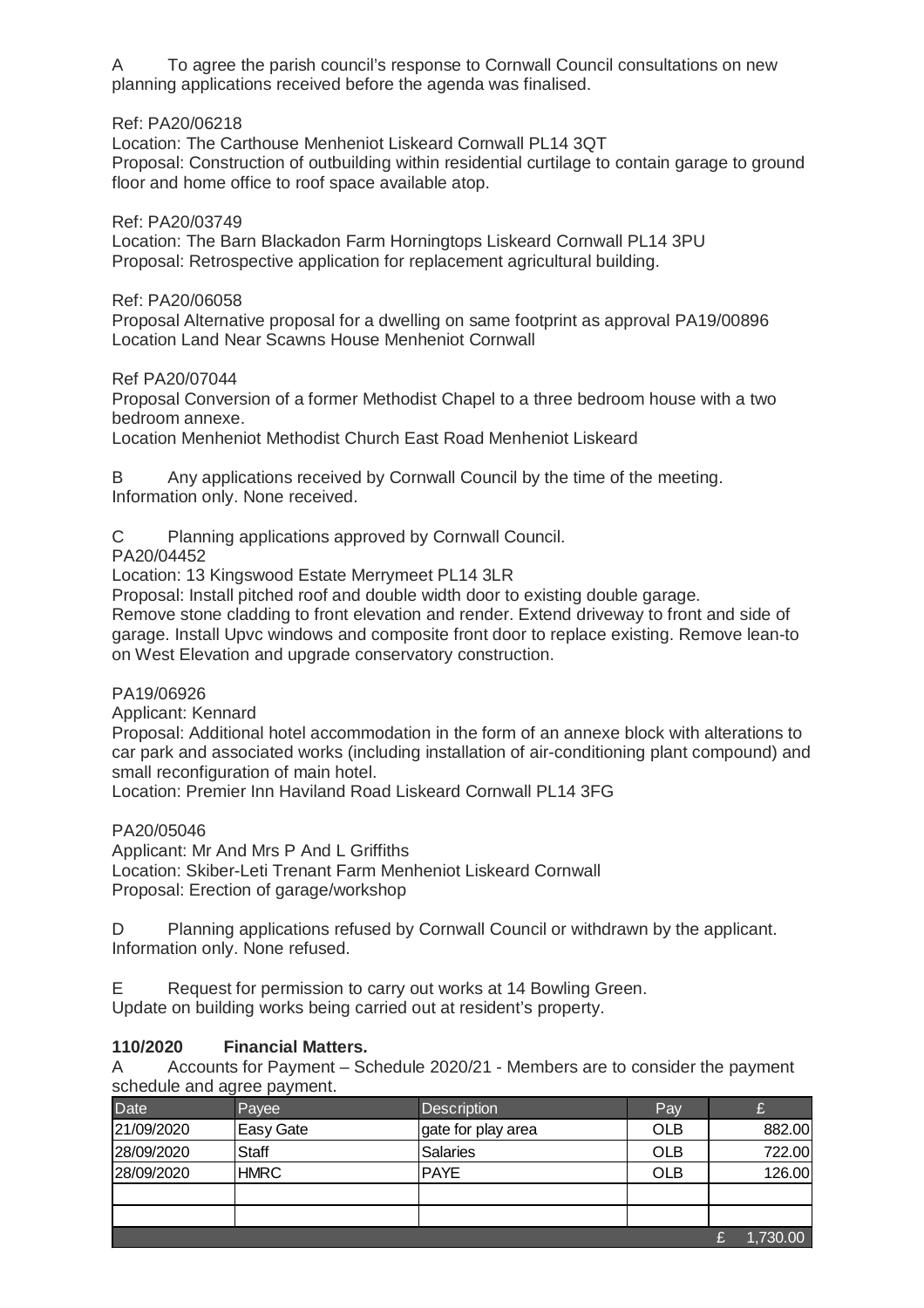B Bank Payment Receipts. For information.

| <b>Date</b>                   | Paver                   | <b>Description</b> |  |          |  |  |
|-------------------------------|-------------------------|--------------------|--|----------|--|--|
| 31/08/2020                    | <b>Cornwall Council</b> | Interest           |  | 37.34    |  |  |
| 10/08/2020                    | Lloyds Bank             | Interest           |  | 0.40     |  |  |
| 11/08/2020                    | Cornwall Council        | Government grant   |  | 10000.00 |  |  |
|                               |                         |                    |  |          |  |  |
|                               |                         |                    |  |          |  |  |
| All bank receipts this period | 10,037.74               |                    |  |          |  |  |

C Bank Reconciliation.

This report may be viewed on the council's website

D Liskeard and Looe Highways Scheme Expression of Interest Year 4

Councillors will be asked to approve expressions of interest for extra road maintenance works.

This report may be viewed on the council's website

# **111/2020 Councillors' Reports.**

A Cllr Sean Smith

Report on matters concerning the financial situation of the Parochial Church Council and the possible closure of St Mary's Church.

This report may be viewed on the council's website

Report and review on the council's response to the Covid-19 outbreak. Councillors will be asked to agree further actions to support the parish's vulnerable residents. This report may be viewed on the council's website

# B Cllr Pete Mulford

Report on progress to find alternative methods of weed management This report may be viewed on the council's website

C Cllr Tony Clarke

Speeding vehicles in Menheniot village centre.

# **112/2020 Chair's Agenda Items.**

A Neighbourhood Development Plan. Progress report.

B Climate Change Working Group

Councillors will be asked to receive and approve the recommendations of the CCWG. This report may be viewed on the council's website

C Councillors and responsibilities

Councillors will be asked to approve the list of specific responsibilities for council work and actions.

This report may be viewed on the council's website

# D Delegated authority

Councillors will be asked to extend the timescale for delegated authority for planning and financial matters to the Clerk previously agreed in March 2020.

E Menheniot Sports Club

Update on installation of table tennis table and report on antisocial behavior.

# **113/2020 Clerk's Report.**

A Community Governance Review

Update on progress to final determination of the Review Panel.

B Website Accessibility Regulations